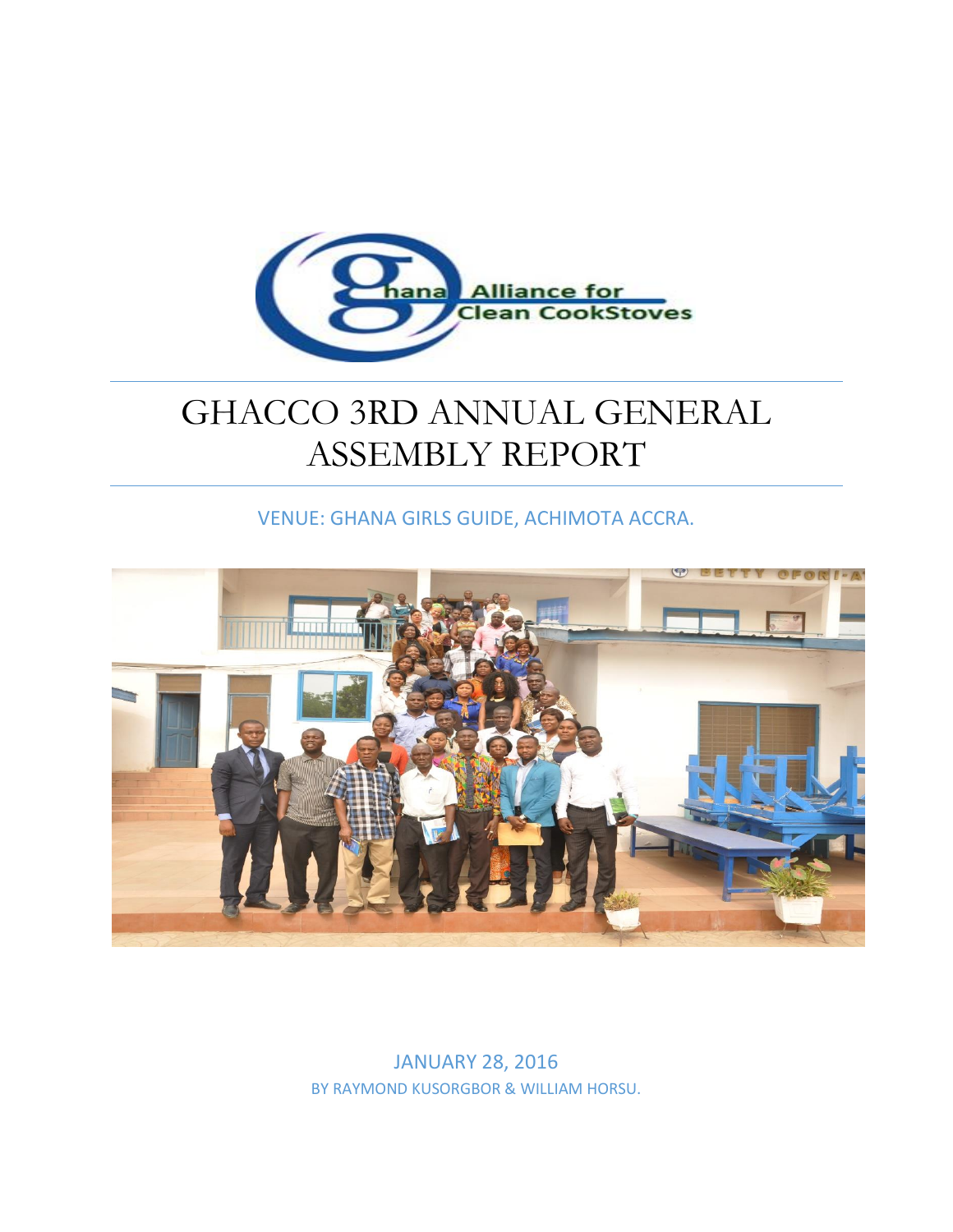# **Contents**

| 4.2 GHANA ALLIANCE FOR CLEAN COOKSTOVES (GACC) MESSAGE.  6     |  |
|----------------------------------------------------------------|--|
|                                                                |  |
| 5.0 GHACCO ACCOMPLISHMENTS CHALLENGES AND THE WAY FORWARD 7    |  |
|                                                                |  |
|                                                                |  |
| 6.0 THE PRESENTATIONS ON CLEAN COOKSTOVE AND FUEL PROJECTS.  8 |  |
|                                                                |  |
|                                                                |  |
|                                                                |  |
|                                                                |  |
| 8.0 INTRODUCTION OF GHACCO STAFF AND ELECTED REGIONAL          |  |
|                                                                |  |
|                                                                |  |
|                                                                |  |
|                                                                |  |
|                                                                |  |
| <b>List of Figures</b>                                         |  |
|                                                                |  |
|                                                                |  |
|                                                                |  |

**Appendix**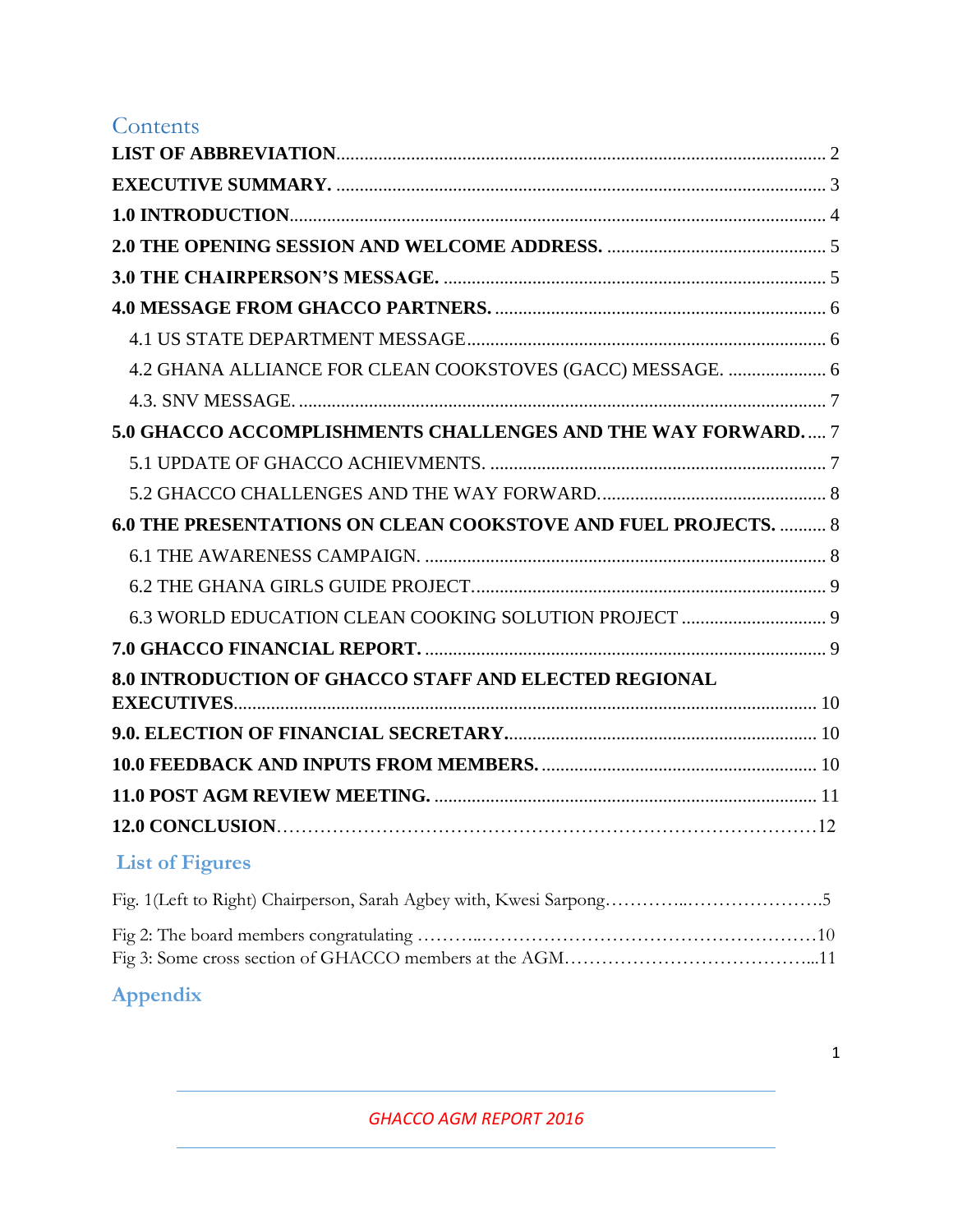|--|

## <span id="page-2-0"></span>**List of Abbreviation**

| <b>AGM</b>     | Annual General Meeting.                               |
|----------------|-------------------------------------------------------|
| <b>CEO</b>     | <b>Chief Executive Office.</b>                        |
| G20            | Group of Twenty                                       |
| <b>GACC</b>    | <b>Global Alliance for Clean Cookstoves</b>           |
| <b>GGGA</b>    | Ghana Girl Guides Association.                        |
| <b>GHACCO</b>  | <b>Ghana Alliance for Clean Cookstoves</b>            |
| <b>GIZ</b>     | German Society for International Cooperation.         |
| <b>HAP</b>     | Household Air Pollution                               |
| <b>ICS</b>     | <b>Improved Cooking Stoves</b>                        |
| <b>ISO</b>     | <b>International Standards Organization</b>           |
| <b>ISPOCCE</b> | <b>Integrated School Project on Clean Cook Energy</b> |
| <b>JHS</b>     | Junior High School.                                   |
| <b>LPG</b>     | Liquefied Petroleum Gas                               |
| <b>MC</b>      | <b>Master of Ceremony</b>                             |
| <b>NAMA</b>    | National Appropriate Mitigation Action.               |
| <b>NGOs</b>    | Non-Governmental Organizations                        |
| <b>PRO</b>     | <b>Public Relation Officer</b>                        |
| SDG's          | Sustainable Development Goals.                        |
| <b>SE4ALL</b>  | Sustainable Energy for All.                           |
| <b>SME</b>     | Small and Medium-sized Enterprises.                   |
| <b>SNV</b>     | <b>Netherland Development Organization</b>            |
| <b>UN</b>      | <b>United Nation</b>                                  |
| <b>US</b>      | <b>United States</b>                                  |
| WEF            | Westford Education Foundation, Inc.                   |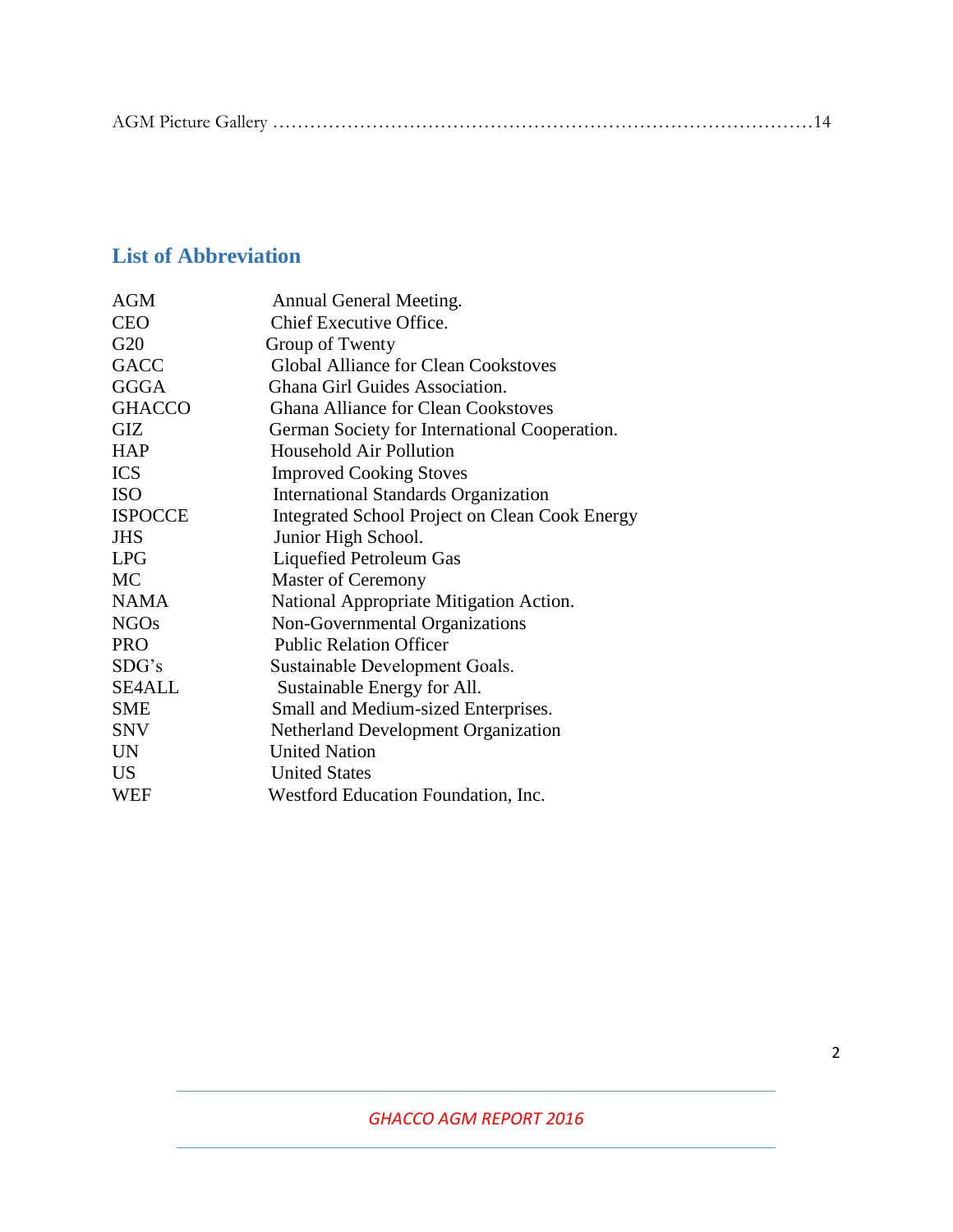#### <span id="page-3-0"></span>**EXECUTIVE SUMMARY.**

<span id="page-3-1"></span>*GHACCO Annual General Meeting (AGM) was held on Thursday January 28, 2016 at Ghana Girls Guide in Accra. The meeting was chaired by Vice Chairperson of GHACCO, Mrs. Sarah Dede Agbey. She renewed the commitment of the board to champion GHACCO objectives within the context of good governance system. A brief message from partners such as Global Alliance for Clean Cookstoves (GACC), US Embassy and SNV enumerated their respective policy positions and packages they have for the cookstove sector. The members of GHACCO were updated on Clean Cookstoves and fuel Projects such as; Women Awareness campaign, the Ghana Girls Guide project and World Education Clean cooking solution project. Also the financial position of GHACCO was presented to the members by the National Co-ordinator. The board formally introduced and inducted into office, the National Co-ordinator and Program Officer and Ashanti Regional Steering Committee. Feedback and inputs were received from members on issues like; impacts of taxation on raw materials, standardized pricing of cook stoves, research collaborations, cookstove sector investment initiatives, up- scaling production and extension of GHACCO activities to Northern Region among others. The AGM was used to take stocks and evaluate the success and short falls of the GHACCO activities in 2015. Recommendations were outlined to help determine the way forward. A proposed plan to addressed major issues raised from the AGM was written submitted to the board for adoption*. *The closing remarks acknowledged the contributions of members for organizing a successful AGM. The members were challenged to intensify their hard work to make GHACCO achieve greater heights.*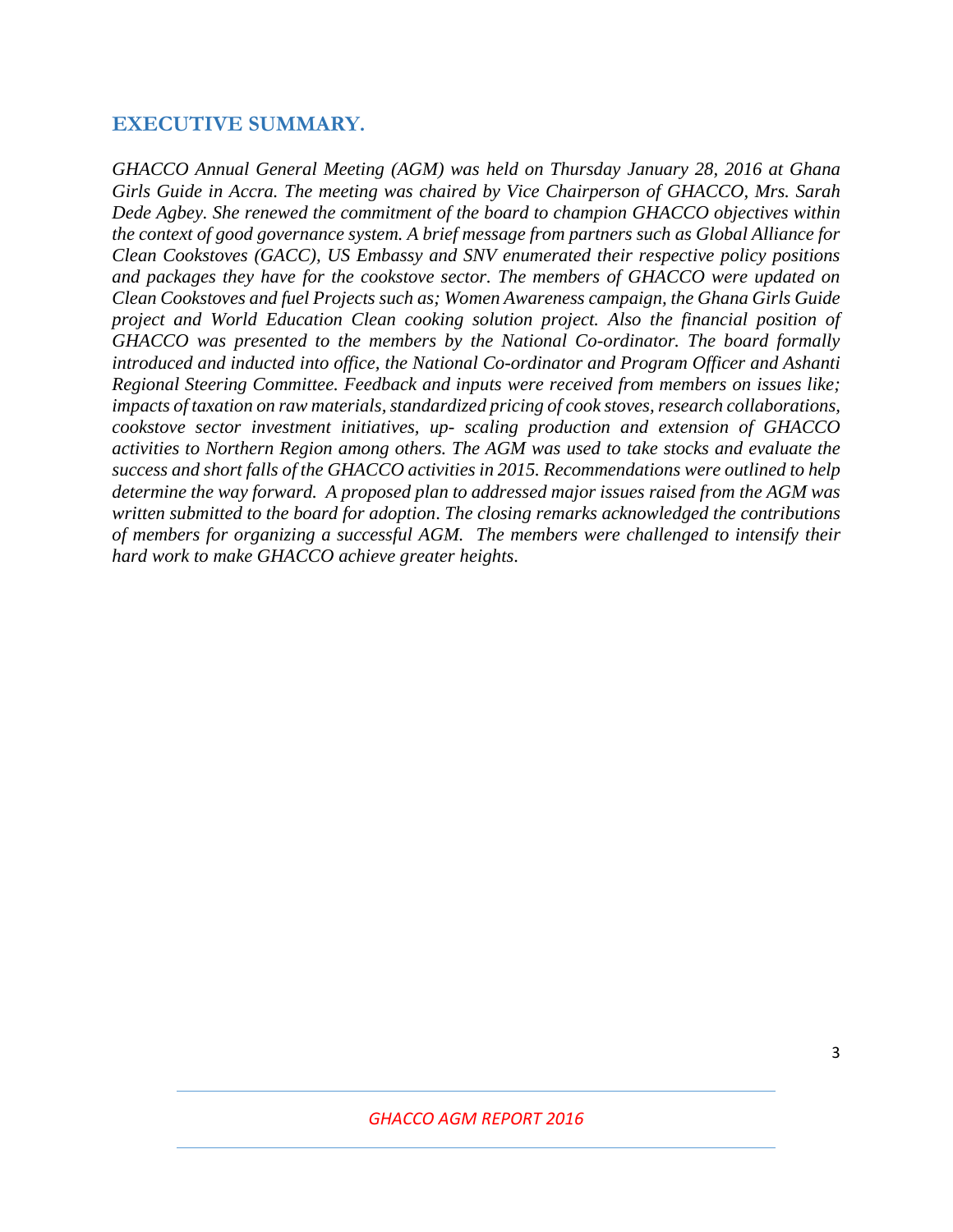## **1.0 INTRODUCTION**

The [Sustainable Development Goals](http://www.undp.org/content/undp/en/home/mdgoverview/post-2015-development-agenda/) (SDGs), are the new global development agenda adopted for implementation in the next 15 years. These Global Goals are aimed to end poverty, improve health and livelihood, take action on climate change and the environment, and build strong institutions among others. Many existing initiatives including those of cookstove sector introduced by NGOs, governments, private sector, and institutions globally sought to make positive impact on achieving SDGs in the medium to long term. This reinforces GACC position to integrate clean cooking in G20 and SDG agenda worldwide.

It is in this regard, Global Alliance for Clean cookstoves through its initiatives recognized the need to press hard to avert the situation of nearly 2.9 billion people in the developing world including Ghana still use polluting fuels like wood, coal and charcoal to cook and heat their homes. The estimated health, environmental, climate change and economic cost of this continued use of solid fuels is a staggering US\$123 billion annually, is devastating. Also, access to clean and improved cookstoves and fuels still remains limited in much of the developing world including Ghana which has had adverse impact on people's health. It was reported that, each year, 4.3 million people die prematurely due to indoor air pollution. And if status quo remains the same, 57 percent of the world's population will still not have access to clean cooking in 2020.

In Ghana, GHACCO also recognizes the need to make positive impacts on reducing the over 13,000 deaths which occur each year as a result of exposure to the household air pollution (HAP) from cooking, and more than 21 million people are impacted by exposure to HAP each year. This therefore places further priority on leadership of GHACCO to upscale, intensify awareness creation, seek for sustainable funding, accelerate adoption of ICS, strengthen its institution and remove barriers to reach universal access to modern energy use in Ghana.

It is of these reasons among others that, at GHACCO's Annual General Assembly was held has reviewed and appraised the activities and operations of GHACCO, updated members on GHACCO projects, presented financial report for accountability, voted and approved acting financial secretary, received inputs from members and approved decisions. The newly Ashanti regional steering committee was formally introduced to the members. These activities stated above would help to promote partnerships among members of the alliance and other stakeholders to ensure good governance, and synergy in influencing policies. This would help contribute to a vibrant clean cookstoves industry. It also forms integral part of strengthening structures of GHACCO in delivering on its mandates. All these activities, GHACCO believes would contribute to achieving some of the SDGs of improving livelihood, health, environment & climate change and adoption of renewable energy among others.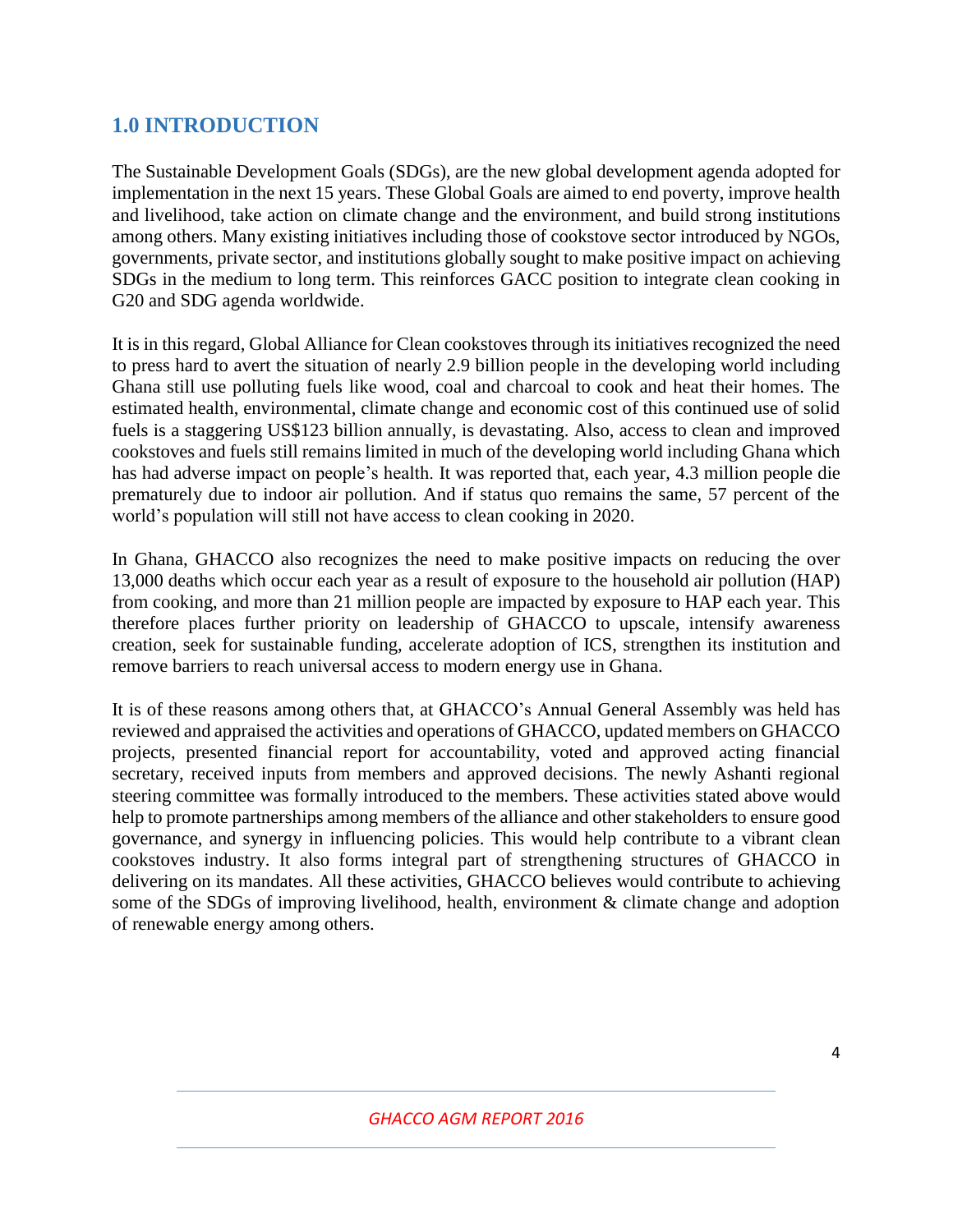## <span id="page-5-0"></span>**2.0 THE OPENING SESSION AND WELCOME ADDRESS.**



The Annual General Meeting (AGM) was held on Thursday January 28, 2016 at Ghana Girls Guide, near Achimota Forest Police Station Accra. It was chaired by Mrs. Sarah Dede Agbey. The other co- chairpersons for the AGM were; Kwesi Sarpong of GACC, Karen Bel of US Embassy, and James Robinson of SNV.The MCs for the event; Lilyversta Nyarko and Kenneth Nana Amoateng coordinated program communication activities.

Fig. 1(Left to Right) Chairperson, Sarah Agbey with, Kwesi Sarpong, Karen Bel and James Robison at the high table of AGM.

The National Co-ordinator, Mr William Horsu, in his welcome address congratulated all members for coming to the meeting and highlighted the purpose of the AGM. He acknowledged the support and contribution received from members and stakeholders over the years in championing the course of GHACCO.

## <span id="page-5-1"></span>**3.0 THE CHAIRPERSON'S MESSAGE.**

The chairperson Sarah Agbey, before delivering her speech acknowledged the absence of the Chairman of GHACCO, Mr Manu who was attending to other equally pressing assignments. In her speech she quoted UN Secretary General Ban Ki Moon which stated that: "sustainable development is the pathway to the future we want for all. It offers a framework to generate economic growth, achieve social justice, exercise environmental stewardship and strengthen governance" It is in this regard GHACCO has been established to catalyze revolution of the cookstove sector with the overriding target to foster adoption of clean stoves by 4 million household and to enhance the distribution of 5 million cookstoves by 2020 she noted.

She reiterated that achieving GHACCO's objectives would have a common purpose to promote the use of clean cooking solutions through adoption of clean cooking technologies. She also enumerated GHACCO activities and projects undertaken which included; capacity building workshops, initiation of fundraising activities, intensification of awareness campaign, participation in International Standard Organization (ISO) conference for developing and implementing cookstove standards among others. It was noted that, GHACCO participated on Nationally Appropriate and Mitigation Action (NAMA) workshop and collaborated with The Gambia to share success stories essential for forming their National Alliance. Finally, members were briefed on INSPOCCE project, success achieved in organizing woodstove festival, the national LPG workshop, and hosting of Country Action Plan in 2014 among others.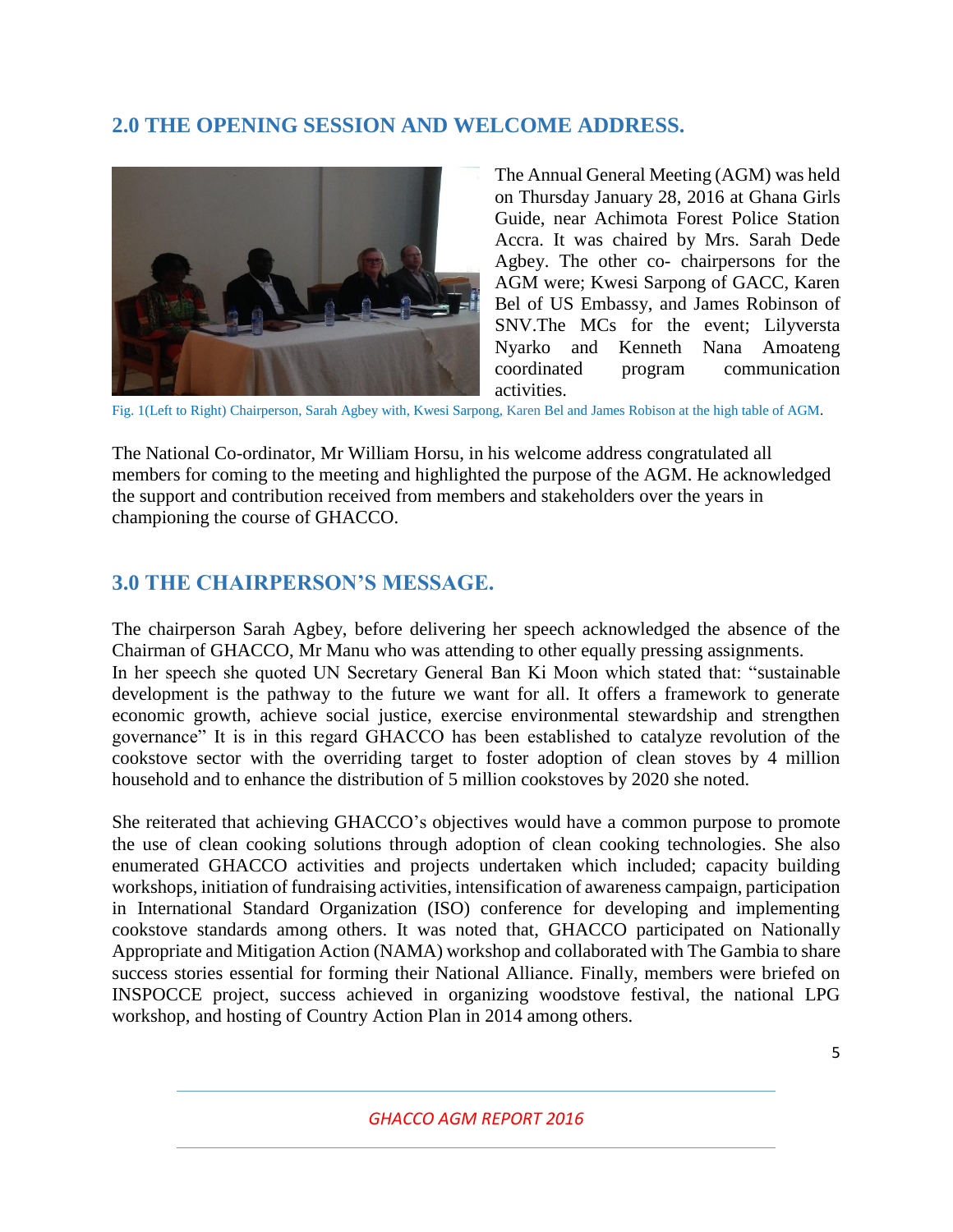## <span id="page-6-0"></span>**4.0 MESSAGE FROM GHACCO PARTNERS.**

GHACCO partners such as US Embassy, GACC and SNV delivered their solidarity messages.

## <span id="page-6-1"></span>**4.1 US STATE DEPARTMENT MESSAGE**

Karen Bel of US State Department was impressed and congratulated GHACCO for its initiatives in the cookstove sector and improving livelihood. She said "the global commitment of contributing to impacts of climate change reduction can be achieved by greater collaboration". She indicated the need to integrate key policies deliberated at Paris Conference on Climate Change into GHACCO. It is reiterated that clean cookstove solutions and technology adoption would help to reduce the premature death but she bemoaned its affordability in the country.

It was emphasized that, the US government is very committed to the cookstove sector hence in 2015 year has provided 200 million dollars to support the sector. Also the US established 59 evidence testing centers and 60 million dollars committed to field implementation of its initiatives in the cookstove sector globally. Karen Bel said the US government has also committed 160 million dollars investment fund to support the sector globally and to partner private sector to sustain fight of climate change. Despite US and China generated 40% of global emission, all nations have a role to play in providing technological support to impacts on reducing climate change she emphasized. It was pronounced that, 5 million dollars is availably dedicated to the sector to support innovation initiatives, research and development process in the cookstove sector. She concluded by appreciating GHACCO impacts on touching lives and improving livelihood.

## <span id="page-6-2"></span>**4.2 GHANA ALLIANCE FOR CLEAN COOKSTOVES (GACC) MESSAGE.**

Kwesi Sarpong emphasized GACC's commitments to strengthen GHACCO and the cookstove sector in the country. He outlined GACC's priorities and deliverables in the sector which illustrated; 11 enterprises supply capacity strengthened via management consulting support, working capital & Spark 2.5 million stoves local production capacity, and that 3 million households were reached through awareness campaigns. He also noted that government's LPG policy and environmental policy would be amended to support the sector. GACC recounted their role in building testing center and successful hosting of the Global Forum.

On the way forward in 2016 for the sector, Kwesi Sarpong outlined the following agenda of activities. This included the need to facilitate the LPG policy legislation and implementation, help to develop progressive standards and labels, increase awareness of HAP burden, environmental impact, potential livelihood and gender benefits among medical practitioners. Furthermore, he said adopting fundraising from; Fidelity, Newmont, Total, Caterpillar, Shell Vivo, and Olam, koko King, Indomie, and Embassies to raise target of \$100,000 by the end of 2016 would be pursued. The second part of 2016 program of activities included; supporting local initiatives like SE4ALL and South-South Cooperation, heightening awareness campaign, gender mainstreaming via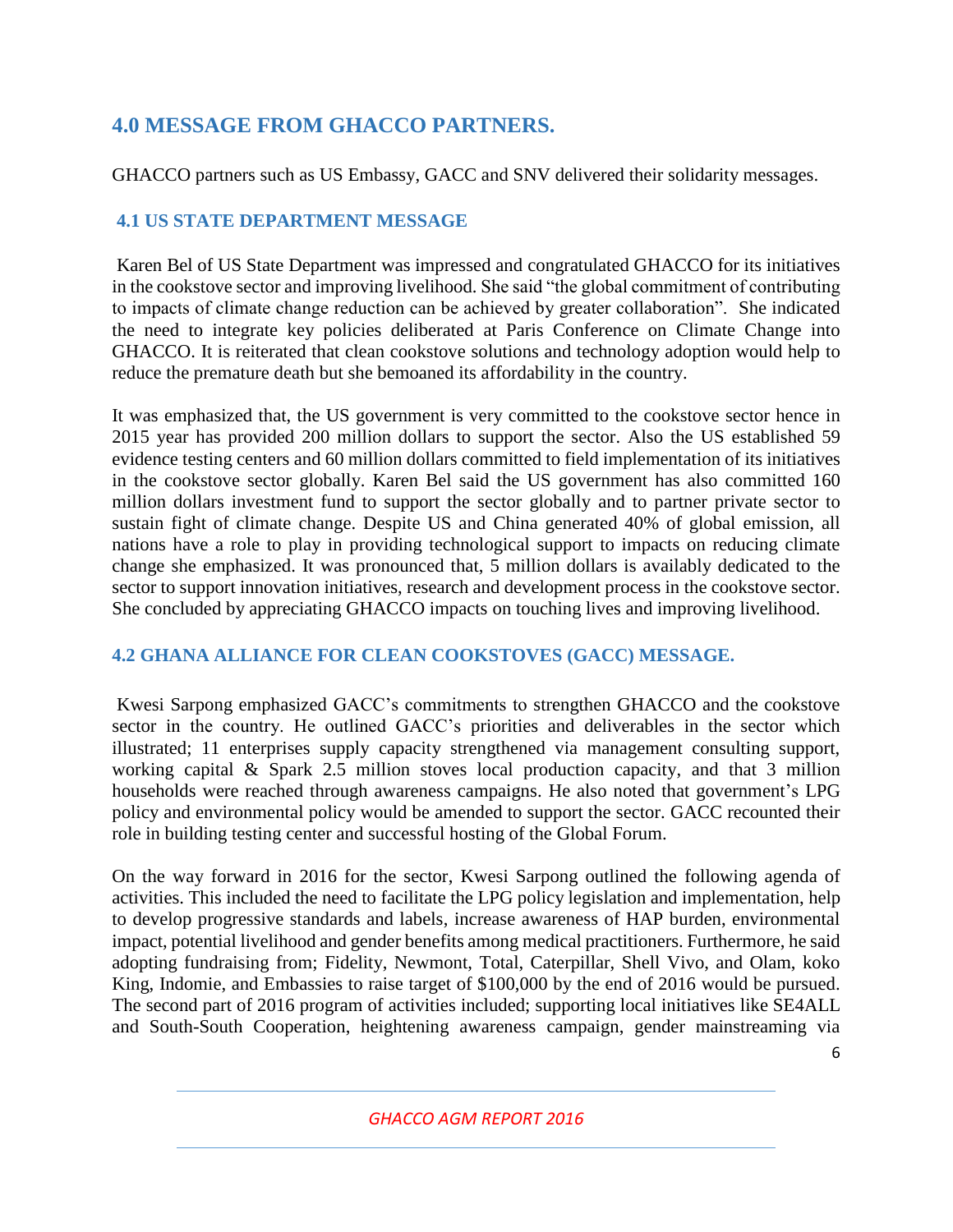Ministry of Education, enterprise development and finance form the Deutsche Bank. It was also captured that Fidelity Bank Ghana & Deutsche bank is developing instrument that, WEF Grants and training support for women CEO's would be achieved by July 2016.

#### <span id="page-7-0"></span>**4.3. SNV MESSAGE.**

James Robinson highlighted the 50 years existence and impact of SNV through 38 international collaborations touching more than 12 million people positively worldwide is exemplary. The impact activities of SNV in Ghana he recounted included; the cookstoves sector initiatives, solar energy lighting, and environmental conservation. Mr Robinson admonished GHACCO that more results could only be achieved through advocacy, awareness campaign, policy developments and speaking with one voice. It was noted that through GIZ donor supports, SNV would continue many cookstoves initiatives in countries like; Uganda, Kenya, Ghana and Bangladesh. Mr Robinson also advocated for the growth of Ghana SME sector to grow and optimize capital access opportunities including those in the cookstove sector.

## <span id="page-7-1"></span>**5.0 GHACCO ACCOMPLISHMENTS CHALLENGES AND THE WAY FORWARD.**

#### <span id="page-7-2"></span> **5.1 UPDATE OF GHACCO ACHIEVMENTS.**

The National Co-ordinator underscored the election of a new National Executive Board, impetus to GHACCO. This he said has enhanced administrative capacity of the secretariat. GHACCO now has a temporal office and working hard together to secure multiple funding for GHACCO and raising its image. The inroads achieved on Ghana Girls Guide project of empowering girls as agents of change for clean cooking solutions, and participation in validation of Gambia's country action plan was also trumpeted.

Again he stressed the importance of National Coordinator and Program Officer recruited to coordinate activities of the Alliance, participation in international advocacy and energy-related programs among others. Furthermore, Ashanti Regional Steering Committee elections, capacity building workshops, participation in ISO conference as well as quarterly executive meetings at national level as milestone achievements were captured. GHACCO during the reporting period also witnessed increased membership through membership drive campaigns at national and regional levels. Other GHACCO achievement on synchronized database update of members to facilitate effective communication and dues payments was also highlighted.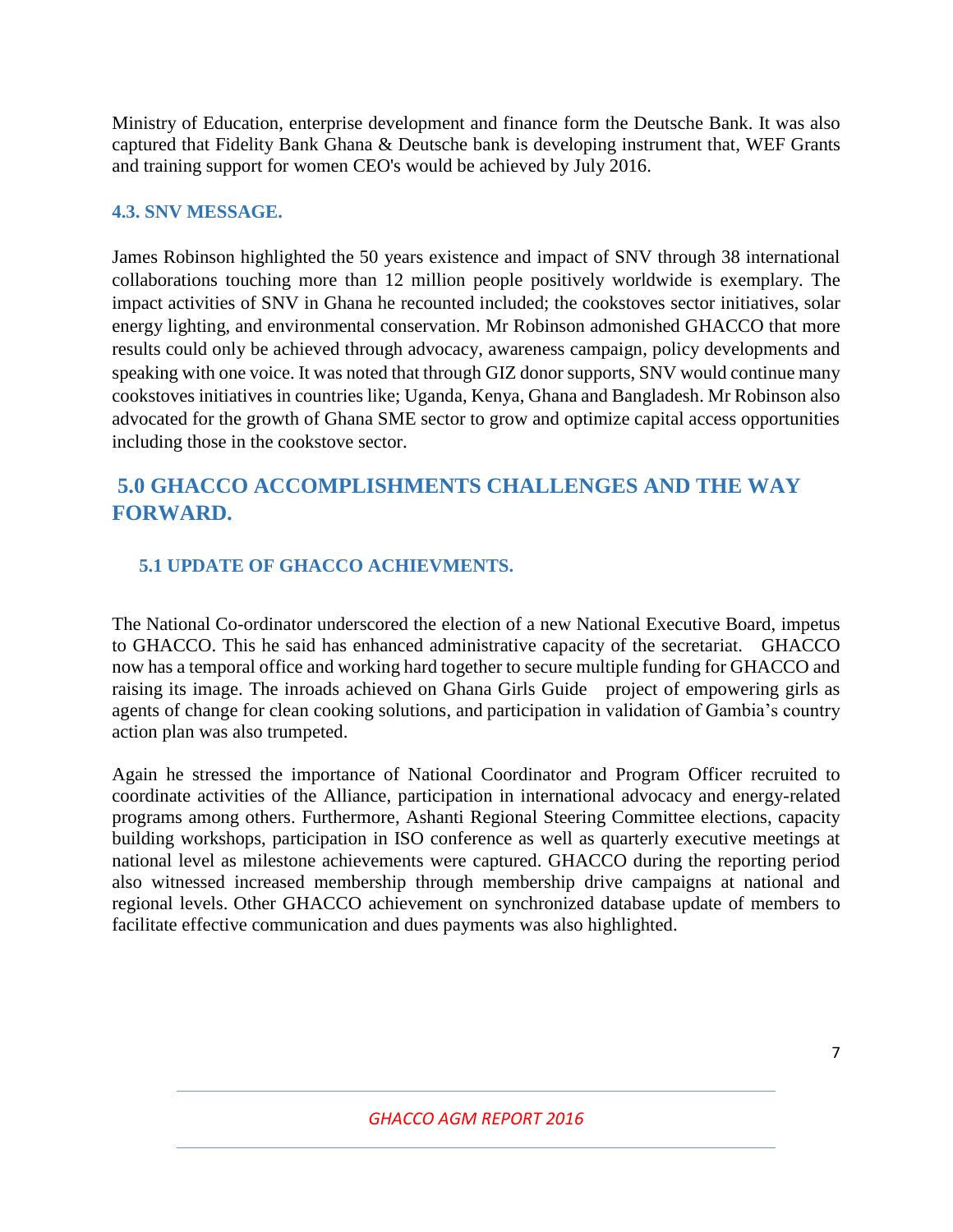#### <span id="page-8-0"></span> **5.2 GHACCO CHALLENGES AND THE WAY FORWARD.**

On challenges confronting GHACCO, he noted that, high taxes on imported raw materials for the production of stoves, and cut in budgetary support to carry out its mandates in Ghana is retarding progress. The challenge of price variations of the ICS brands was also highlighted. The critical need for GHACCO to acquire its own administrative office was emphasized.

The way forward for GHACCO, he said is to continuously dialogue with policymakers, governments and major stakeholders take actions to expand sustainable energy access at the household level specifically the clean cooking energy. Also plans for research on impacts of taxes and seeking sustainable funding for the sector were delineated. GHACCO organizing media workshops to educate media houses on its initiatives to increase awareness for clean cooking and fuel adoption in the country was also proposed. Mr William Horsu noted that, support for the manufactures in up-scaling of clean cookstoves and fuels production remains a priority. Therefore GHACCO intended to intensify collaboration with artisans and manufactures to ensure accurate data collection and reporting.

## <span id="page-8-1"></span>**6.0 THE PRESENTATIONS ON CLEAN COOKSTOVE AND FUEL PROJECTS.**

#### <span id="page-8-2"></span>**6.1 THE AWARENESS CAMPAIGN.**

The project manager for the awareness campaign, Mr Prosper A. Amuquandoh said the overall objective of the project is to "create awareness about improved cooking solutions to increase the demand for, and sustained use of, Improved Cook Stoves (ICS) to at least, 4,440women in the Ashanti and Greater Accra Regions". He explained that, the awareness campaign strategy would train 40 women regionally as ICS Advocates. The ICS advocates would also train 400 women; "ICS Promotes" who would also impact their acquired training to the "ICS User. The training exposed the awareness campaign group to: operations & maintenance of ICS, the health, socioeconomic, and environmental impacts of cookstoves. It also included documentaries on ICS, sales tips, effective messaging, and pitching on ICS.

<span id="page-8-3"></span>It was noted that 87.5% of trainees have seen the most compelling reasons; health benefits influenced their decision to adopt the cookstove. The environmental benefits also influenced the 67.5% position of trainees as more compelling reason to use ICS. Finally 72.5% acknowledged socioeconomic benefits as compelling reason for the use the ICS.

*GHACCO AGM REPORT 2016*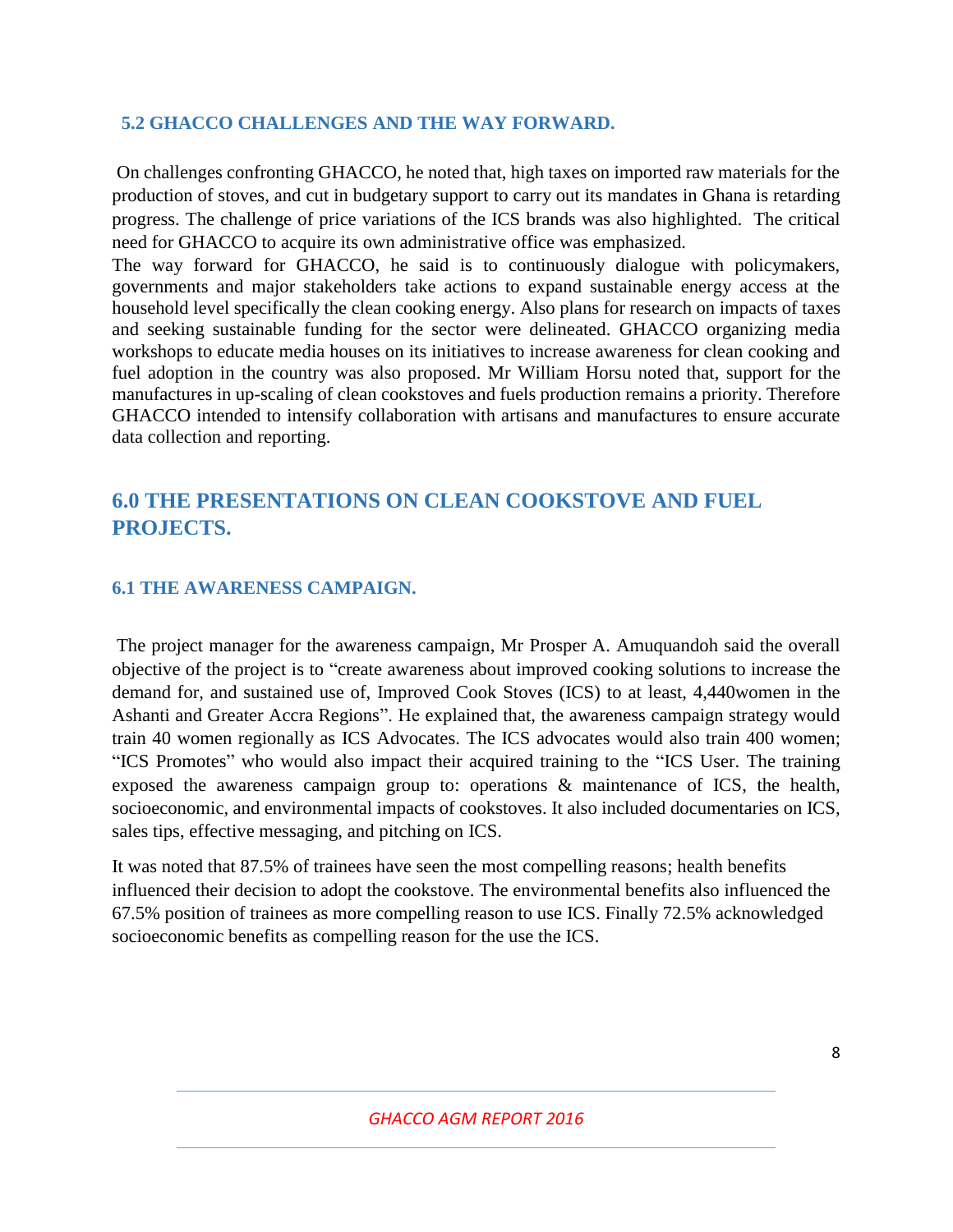#### **6.2 THE GHANA GIRLS GUIDE PROJECT.**

The overall goal of the GGGA project was to influence the way future generations think about cooking practices and encourage them to be agent of change in adoption of clean cooking solutions. The Team Lead noted that "the GGGA initiative was designed to raise awareness of youth, with a focus on adolescent girls about the negative impacts of traditional cooking practices, and provide opportunities for girls to be part of the change as their own households transition to cleaner cooking solutions"

The project captured a baseline survey for the piloted community of Anyamam. A training materials and literature on clean cooking technologies was developed where twenty rangers were trained to become trainers for the project. Three weeks training for beneficiaries were conducted at Anyaman. Also evaluation of training impacts on rangers and their households/families as well as Anyaman community through interviews was conducted she stressed. The chief of Anyamam, Nene Natenor Abayatey IV and the Chief Fisherman, Nene Raymond Abayatey expressed appreciation for the impact of to their community.

#### <span id="page-9-0"></span>**6.3 WORLD EDUCATION CLEAN COOKING SOLUTION PROJECT**

The Integrated School Project on Clean Cook Energy (INSPOCCE) program aims at: developing and integrating clean cooking energy information into the Basic Education curriculum of Ghana Education Service.The project co-ordinator, Madam Adwoa Sey said one of the objectives of the project is: "to develop a clean cooking education curriculum that increases the awareness and knowledge levels of 500 JHS students in two schools in Amasaman among others". The project activities included orientation of project staff/ key stakeholders, orientation of project communities and conduction of baseline survey. She also enumerated project activities carried in the school included: teacher and school administrator training, selection and training of Peer Educators, patrons, and establishment of Clean Energy Clubs among others.

Finally she noted that, the proposed areas of clean cooking concept integration included subjects like Social Studies, Integrated Science and Basic Design and Technology. She concluded that the final deliverables for the project would include an integrated curriculum, teaching and learning materials developed and submission of final project report.

## <span id="page-9-1"></span>**7.0 GHACCO FINANCIAL REPORT.**

The financial report of GHACCO as at Thursday December 2015, indicated an income of GH  $\mathbb C$ 198,784.21 with expenditure of GH  $\mathbb C$  121,156. The activities which accounted for expenditure included: Global Forum hosted which accounted for GH  $\textcircled{14,200}$ , with Awareness Campaign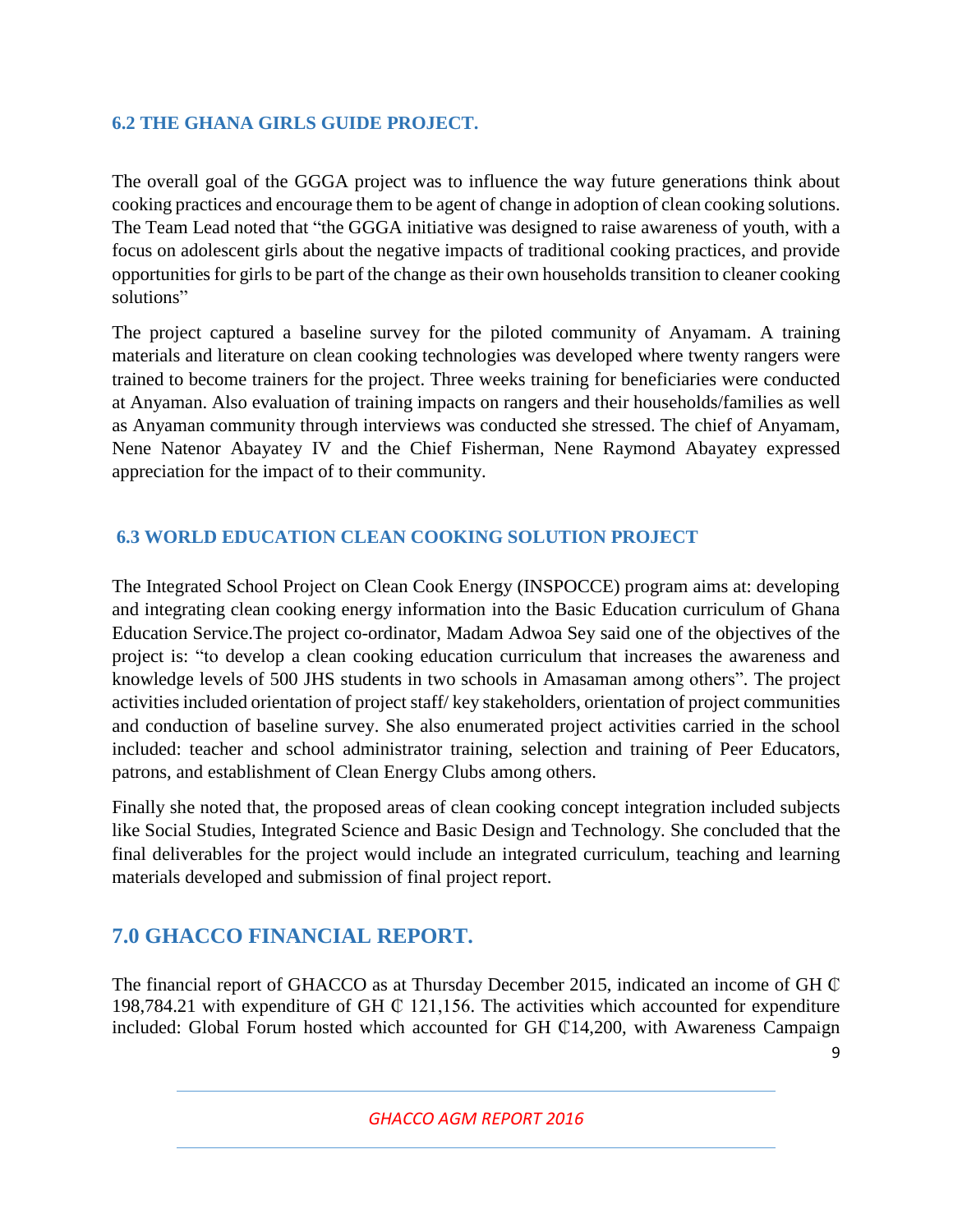expenses accounted GH  $\mathbb C$  9286. It also included GH $\mathbb C$  24,975 incurred cost for Consultancy Services rendered to GHACCO, Capacity Building expense of GH $\mathbb C$  14,725 and GH $\mathbb C$  57,970 for Administrative/ logistics. The National Co-ordinator noted that, GH  $\mathbb C$  68,141 remained as cash at hand for GHACCO. About 21% of GHACCO membership failed to pay their dues, 37% made part payment but 41% made full payment of dues.

## <span id="page-10-0"></span>**8.0 INTRODUCTION OF GHACCO STAFF AND ELECTED REGIONAL EXECUTIVES.**

The National Co-ordinator Mr William Horsu and Program Officer, Raymond Kusorgbor were formally introduced to members.

![](_page_10_Picture_3.jpeg)

The Ashanti Regional Steering Committee members were also introduced; Michael Yao Agyei (Regional Co-ordinator), Julius Ahiekpor (Deputy Coordinator), Michael Kwakye Mensah (Treasurer), Michael Kweku (PRO), and Hilda Manu (Secretary) pledged their support to help GHACCO achieve its mandate.

Fig 2: The board members congratulating the newly inducted GHACCO officers and regional steering committee members into office.

## <span id="page-10-1"></span>**9.0. ELECTION OF FINANCIAL SECRETARY.**

Mr Lovans Owusu Takyi was unanimously agreed to serve as acting financial Secretary for 2016/2017. The reason was as a result of candidates did not show up for the election and only Mr. Takyi was present. In view of that, members suggested we postponed the election to our next AGM.

## <span id="page-10-2"></span>**10.0 FEEDBACK AND INPUTS FROM MEMBERS.**

Members expressed concerns about high tariffs on cookstove raw materials. They also debated on approaches of implementing universal standardized pricing regime for cookstove brands. Others also expressed disapproval on low publicity of wood fuel as compared to cookstoves. The respond from the chairperson posited that, wood fuel is marketed but the focus is on sustainable use Mr Julius Ahiekpor tasked GHACCO to make all brands of stoves available during training. Madam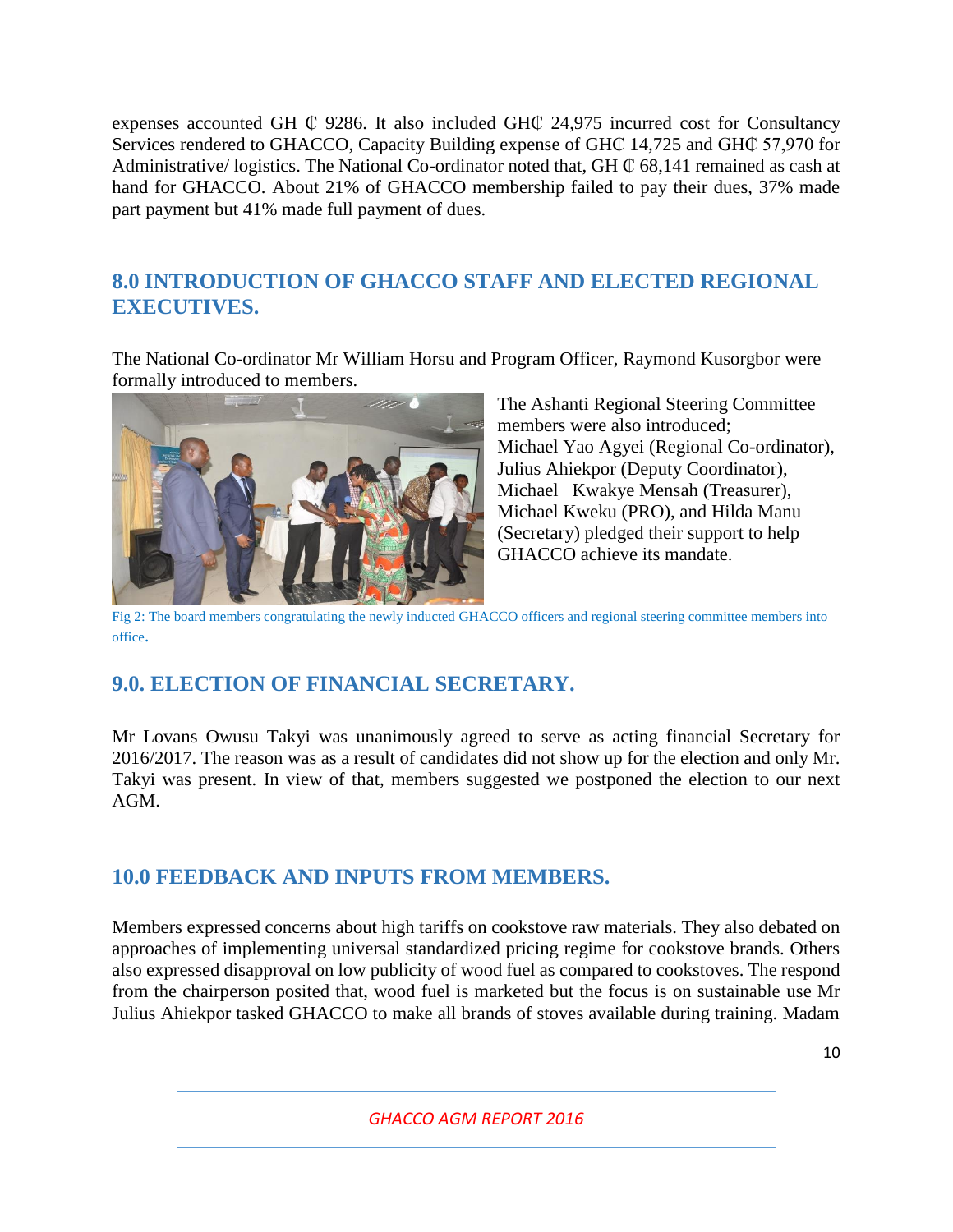Sarah however, admonished manufactures to make their brands available at GHACCO office for training, publicity and for other purposes. They were also tasked to produce and improve on stoves manufactured to meet standards. Mr James Robinson encouraged the sector enterprises to be investor friendly. It was emphasized that, GHACCO would put in place policy to adopt bulk importation of raw material and advocacy for tax incentives for the industry. Mr Julius Ahiekpor asked if Women Awareness Campaign a GHACCO project.

The chairperson answered in affirmative and also confirmed GACC as the funding source for the

![](_page_11_Picture_2.jpeg)

She gave assurance that GHACCO members would be considered to apply for future projects. Madam Ellen Seldenthuis was coached on benefits of GHACCO having asked about the importance of the secretariat to them. An input submission from a member tasked GHACCO to present financial report in cedis separately from that of the dollar account. Another member also advocated for GHACCO to develop terms of

Fig 3: Some cross section of GHACCO members at the AGM.

reference for future research collaborations. The need to rotate the venue of future AGM to other regions was strongly advocated. The Women Awareness Campaign program extension to Northern Ghana was recommended by Ellen Seldenthuis.

## <span id="page-11-0"></span>**11.0 POST AGM REVIEW MEETING.**

The AGM was reviewed to evaluate the entire event with few recommendations given as:

- The board to meet at least a week prior to any AGM to finalize decisions and evaluate adequate preparedness to host the event.
- The need to constitutionally exhaust all procedures for application, vetting and voting for any vacant GHACCO position.
- The board also took decision to monitor and evaluate administrative effectiveness of National Coordinator to operate from Kumasi.
- The need to advertise future GHACCO projects for members to apply. E.g. Women Awareness Campaign Project.
- GHACCO would work on terms of reference to partner research organizations and institutions for future collaborations as source of investment and fund.
- GHACCO to work on documentations to apply for value proposition budget.
- Expenses incurred due to cancellation of Global Forum Donor Trip to be refunded back.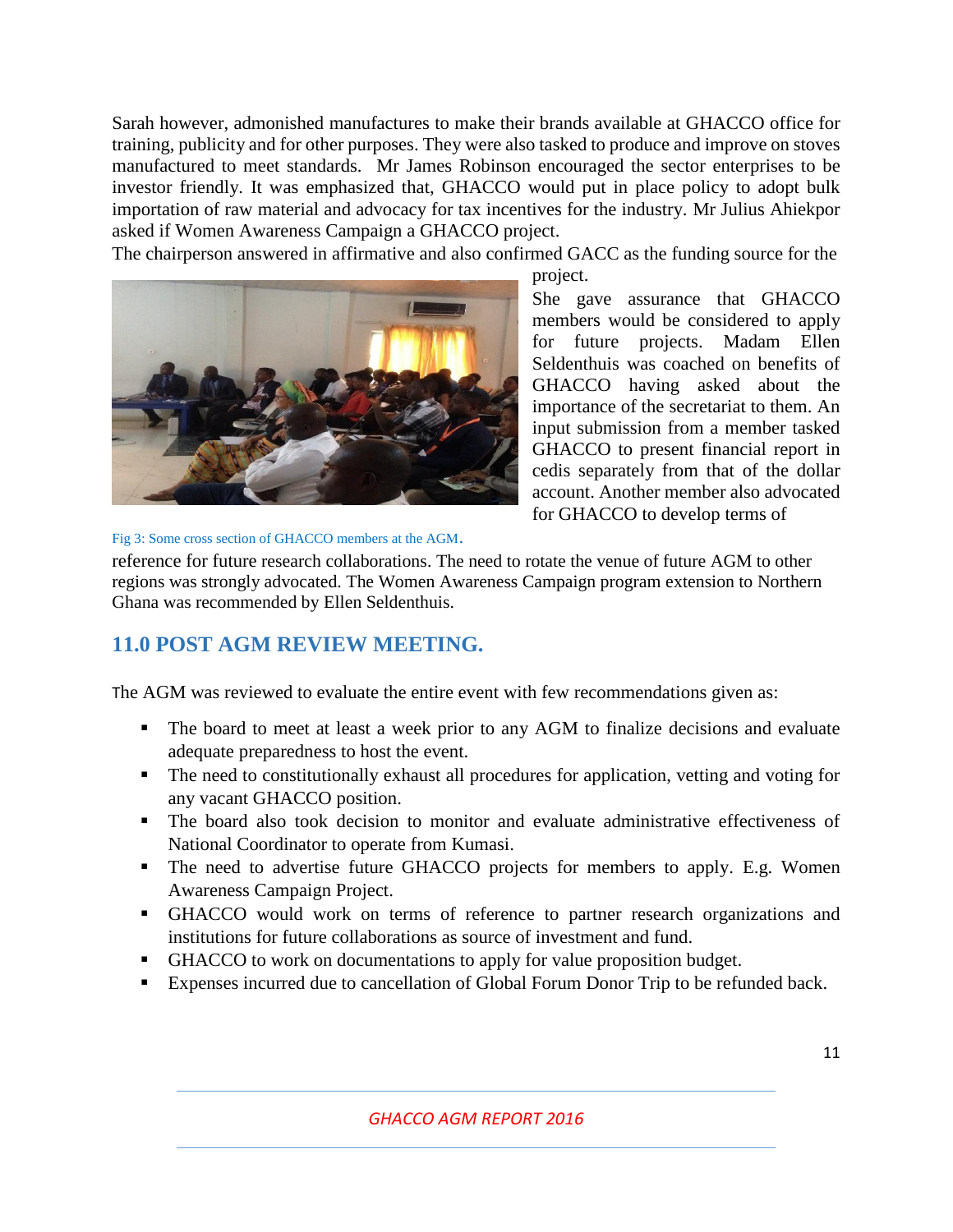**•** Proposed Plan for major issues raised during the AGM was designed and submitted to the board.

### **12.0 CONCLUSION.**

The AGM closing remarks acknowledged the presence of all members and stakeholders for their contribution towards making the AGM a success. The members were challenged to intensify their hard work to enable GHACCO achieve greater heights.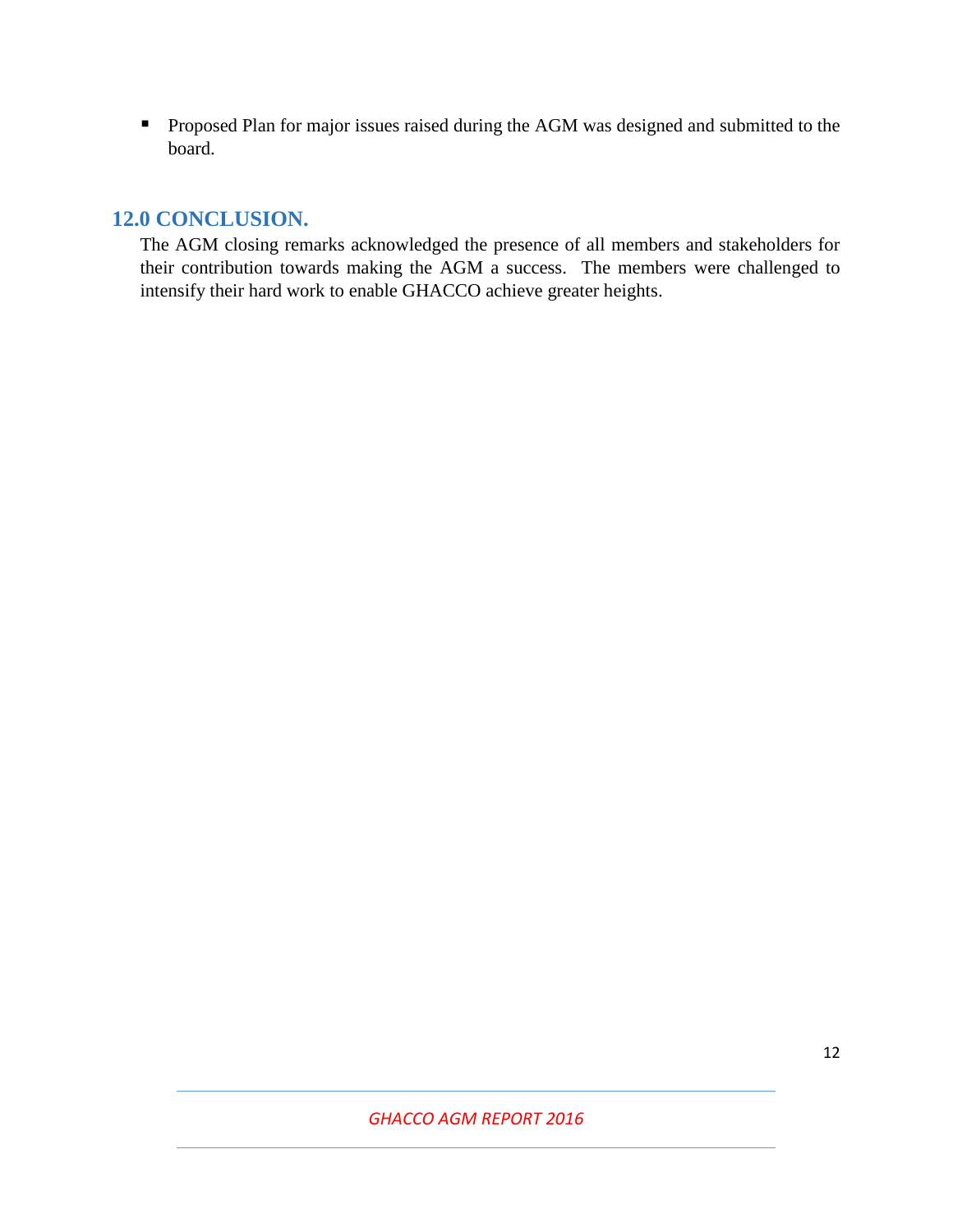## **Appendix: AGM PICTURE GALLERY**

![](_page_13_Picture_1.jpeg)

National Coordinator giving presentation at the AGM. The MC coordinating affairs at the high table of the event.

![](_page_13_Picture_3.jpeg)

![](_page_13_Picture_5.jpeg)

![](_page_13_Picture_7.jpeg)

Koren Bel of US embassy delivering her speech. The Chairperson answering some questions from the members.

![](_page_13_Picture_9.jpeg)

![](_page_13_Picture_11.jpeg)

A member making contribution at the AGM. Some cross section of GHACCO member attentively looking on.

#### *GHACCO AGM REPORT 2016*